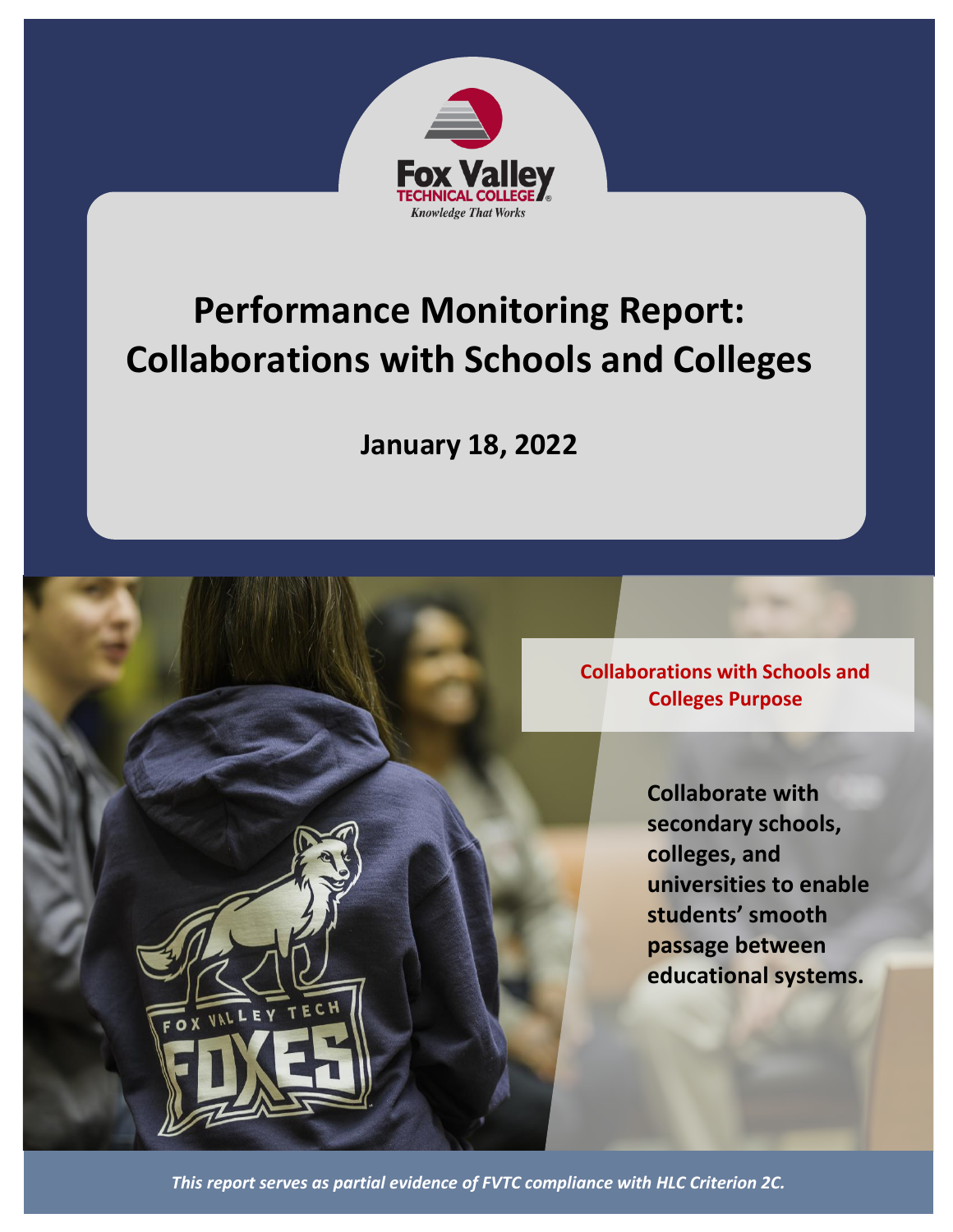## **Collaborations with Schools and Colleges Report Details**

## **Overview**

Fox Valley Technical College (FVTC) actively partners with K-12 districts and four-year colleges to ensure students have seamless pathways into technical college education and beyond. Students and parents recognize that obtaining college credits while in high school translates directly to time and money savings. Likewise, transfer agreements between FVTC and four-year institutions also result in savings for our graduates as they continue their educational journeys. The key objective of any collaboration is to help students smoothly transition between educational systems and eventually into the workforce.

## **What We Do**

#### **Initiatives with Area Schools**

FVTC collaborates with K-12 districts to assist students with high school completion, career exploration, and college credit transfer opportunities.



The College participates in many activities to promote and encourage technical education. Hands-on events are held for middle and high school students that give them an experiential view of technical education and the employment opportunities available. Extensive

partnerships for Dual Credit coursework have been developed with K-12 partners and include over 20 Summer Summit training events for high school faculty each year. Additionally, summer camps offer opportunities for middle and high school students to explore career pathways. Relationships with area school districts are developed and nurtured through collaborative meetings, professional growth activities, visits, and curricular support of career and technical education initiatives. Several area school districts participated in teacher professional development opportunities at FVTC.



### **Middle School Students**

Academic and Career Planning was not a primary focus for most middle schools in 2020-21 due to the pandemic. Middle school engagement efforts included the creation and adaptation of a virtual career planning tool kit for school districts and families to use wherever learning was occurring. In addition, FVTC interactive augmented reality career exploration booklets were distributed to several hundred districts and community organizations who expressed interest.

Two virtual events were hosted with both Kimberly and Menasha 8<sup>th</sup> graders and reached a total of approximately 800 students. All other engagement activities were self-guided for schools and families. We did our best to support school districts and stay visible.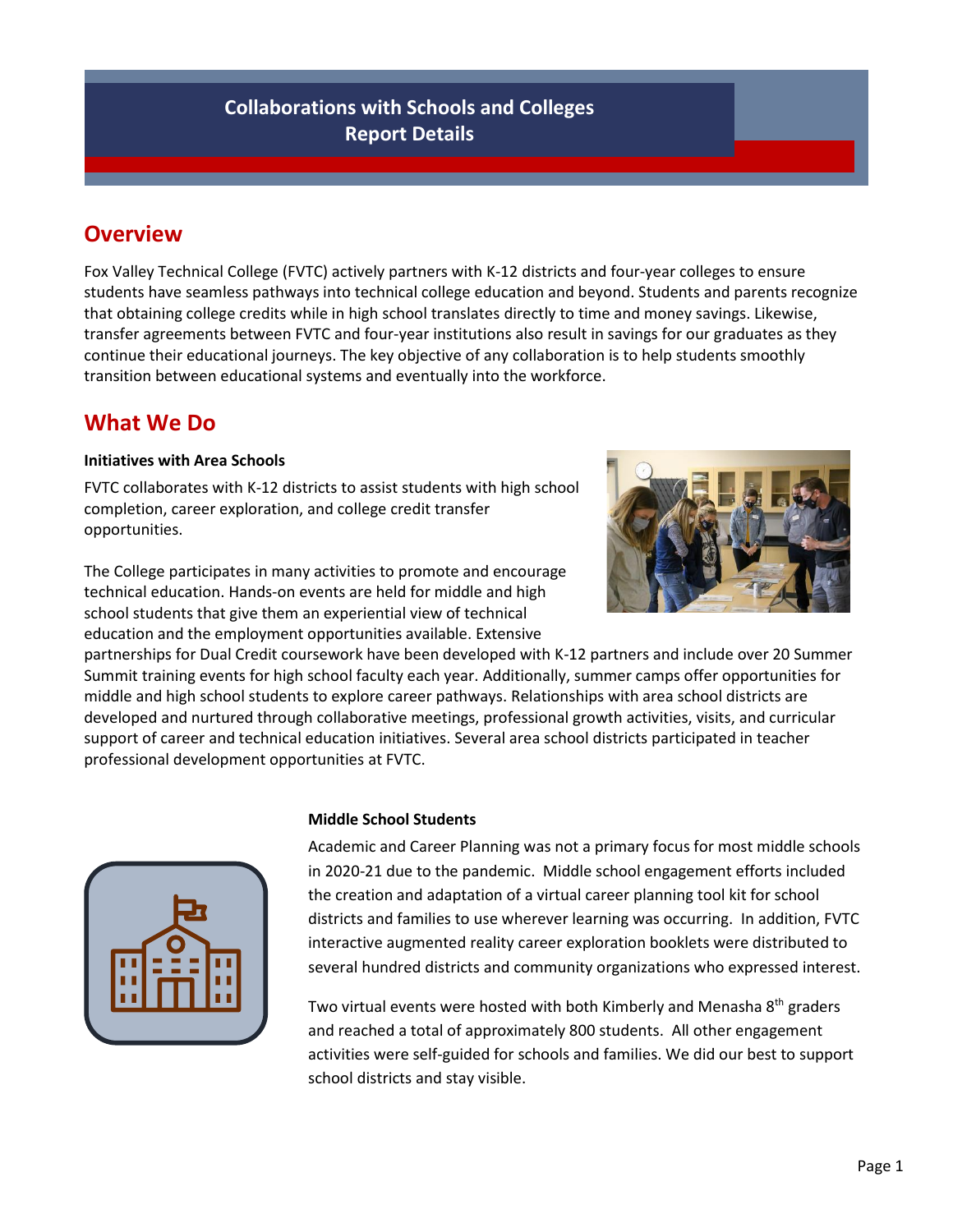#### **Secondary School Students**

Dual enrollment offerings for secondary school students include Dual Credit, Start College Now (formerly Youth and Course Options), and Advanced Standing:

- **Dual Credit** allows high school students the opportunity to take an associate degree or technical diploma course at the high school while receiving credit at the high school and at FVTC.
- **Start College Now** allows qualified high school juniors and seniors to take college courses, either on campus or online, while still enrolled in high school.
- **Advanced Standing** allows high school students to get credit for a course completed at the high school that has comparable curriculum to a FVTC course.

#### **Collaborations with Other Colleges**

FVTC enters into formal agreements with four-year colleges for credit transfer to ensure that students can apply credits earned at FVTC without having to repeat coursework. The various methods for institutions of higher education to work together with FVTC include:

- **Collaborative Programming**: Fox Valley Technical College has five shared programs with Lakeshore Technical College, and Northcentral Technical College shares two programs with FVTC. These shared programs make it possible for local students to earn a degree without having to travel outside of the Fox Cities.
- **Bachelor of Applied Studies**: UW-Green Bay and UW-Oshkosh offer a Bachelor of Applied Studies degree designed for WTCS associate degree graduates.
- **2+2 Credit Transfer Agreements:** Students complete an associate's degree and enter a bachelor's degree program with junior status at many private and public colleges/universities.
- **Transfer Pathways**: These could be courses offered at FVTC within a specific associate degree, course and credit equivalencies in a specific college's baccalaureate degree, and courses remaining to complete the four-year degree.
- **1+3 General Studies Transfer Certificates**: Students complete the freshman year at FVTC by taking approximately 30 credits in general education and then transfer to UW-Green Bay or UW-Oshkosh as sophomores.
- **Associate of Arts/Associate of Science Degrees:** Pending WTCS and UW Board of Regents approval, students complete either associate degree and enter a bachelor's degree with junior status at Lakeland College.
- **Associate of Arts/Associate of Science Transfer Agreement:** Students complete an associate's degree and enter a bachelor's degree program with junior status at UW-Madison.
- **Facilities Sharing:** FVTC contracts with colleges/universities to provide classroom and office space.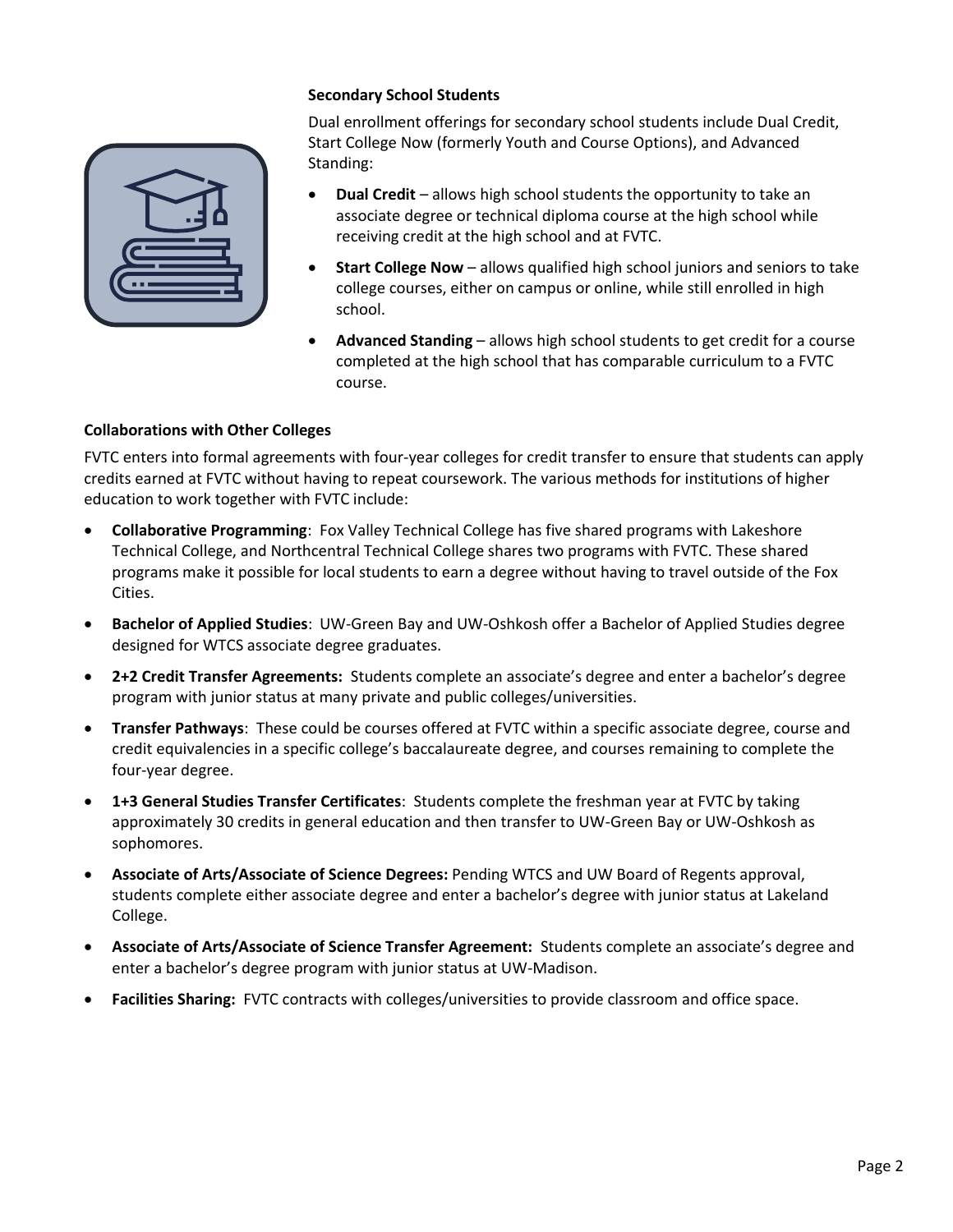## **For Whom**

### **Dual Credit Offerings**

In 2020-21, 1,066 students transferred directly from high school graduation to FVTC. Of those incoming students, 495 students completed some level of dual credit prior to starting at FVTC. This equated to a 6% increase in the number of high school students starting FVTC with college credits between 2019-20 and 2020-21.



Source: WTCS Client Reporting Cube, limited to Dual Credit delivery only - excludes Start College Now and Advanced Standing

While FVTC demonstrated a positive increase in the number of students transitioning directly from high school with college credits, the college still fell short of our stretch goal for Strategic Plan measure 1.3 for the 2020-21 academic year.

| <b>Measure</b>                                                                                                  | 2020-21<br><b>Target</b> | 2020-21 Actual Performance | Rating |
|-----------------------------------------------------------------------------------------------------------------|--------------------------|----------------------------|--------|
| <b>Measure 1.3 - Number dual enrollment students transitioning</b><br>directly from high school graduation into | 533                      | 495                        |        |
| technical college programs                                                                                      |                          |                            |        |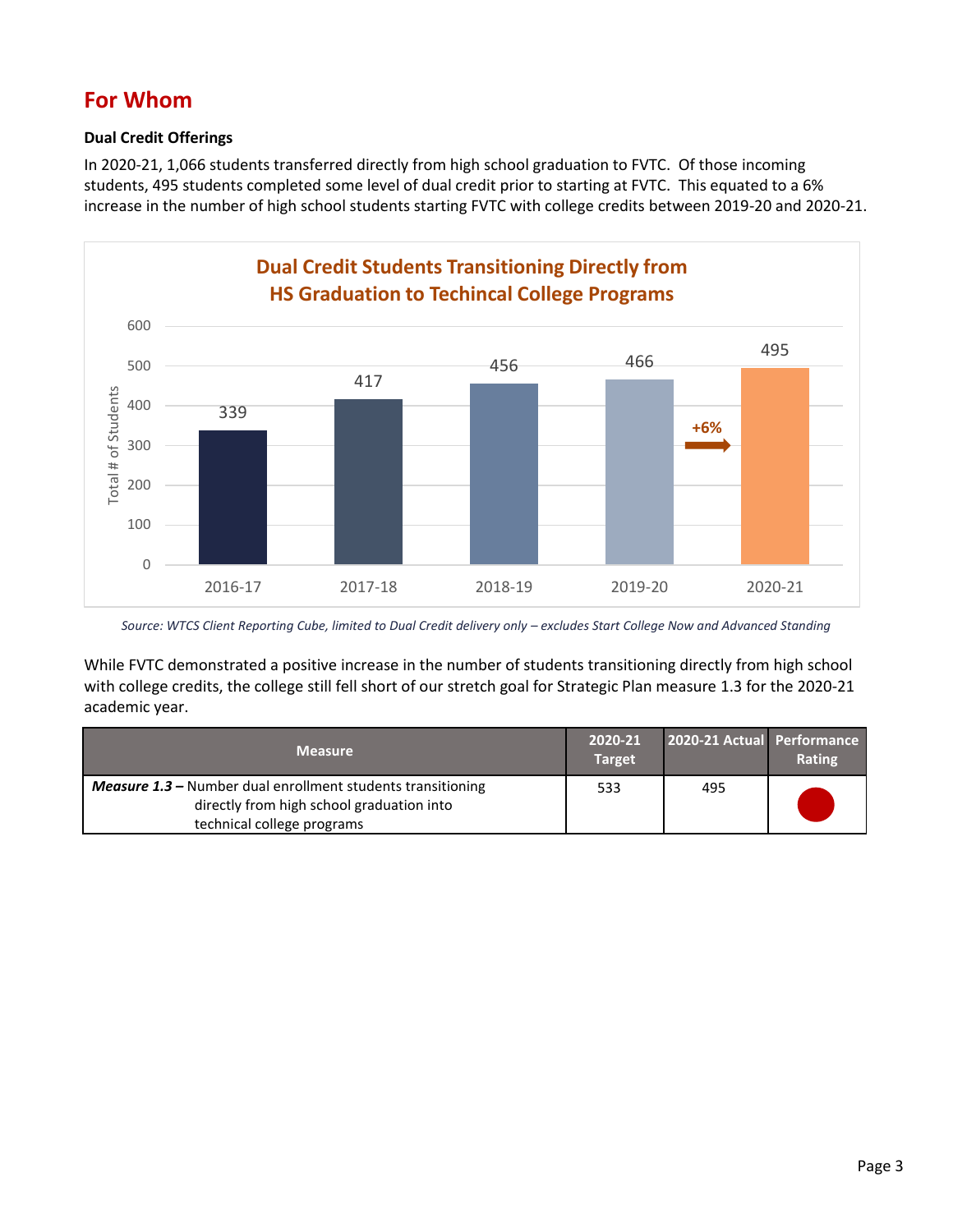In 2020-21, FVTC also increased the number of occupational courses available for dual credit. This resulted in a 6% increase in total dual credits earned in 2020-21. Further research is needed to determine if this 6% increase in total credits directly influenced the 6% increase in the number of students who started FVTC with some college credits (as shown above).



Source: WTCS Client Reporting Cube, limited to Dual Credit delivery only - excludes Start College Now and Advanced Standing

Dual Credit coursework opportunities have been developed with K-12 partners throughout the FVTC district. A total of 2,416 dual credit classes were offered in 2020-21. The below chart outlines K-12 districts that offered 10 or more dual credit classes in 2020-21:

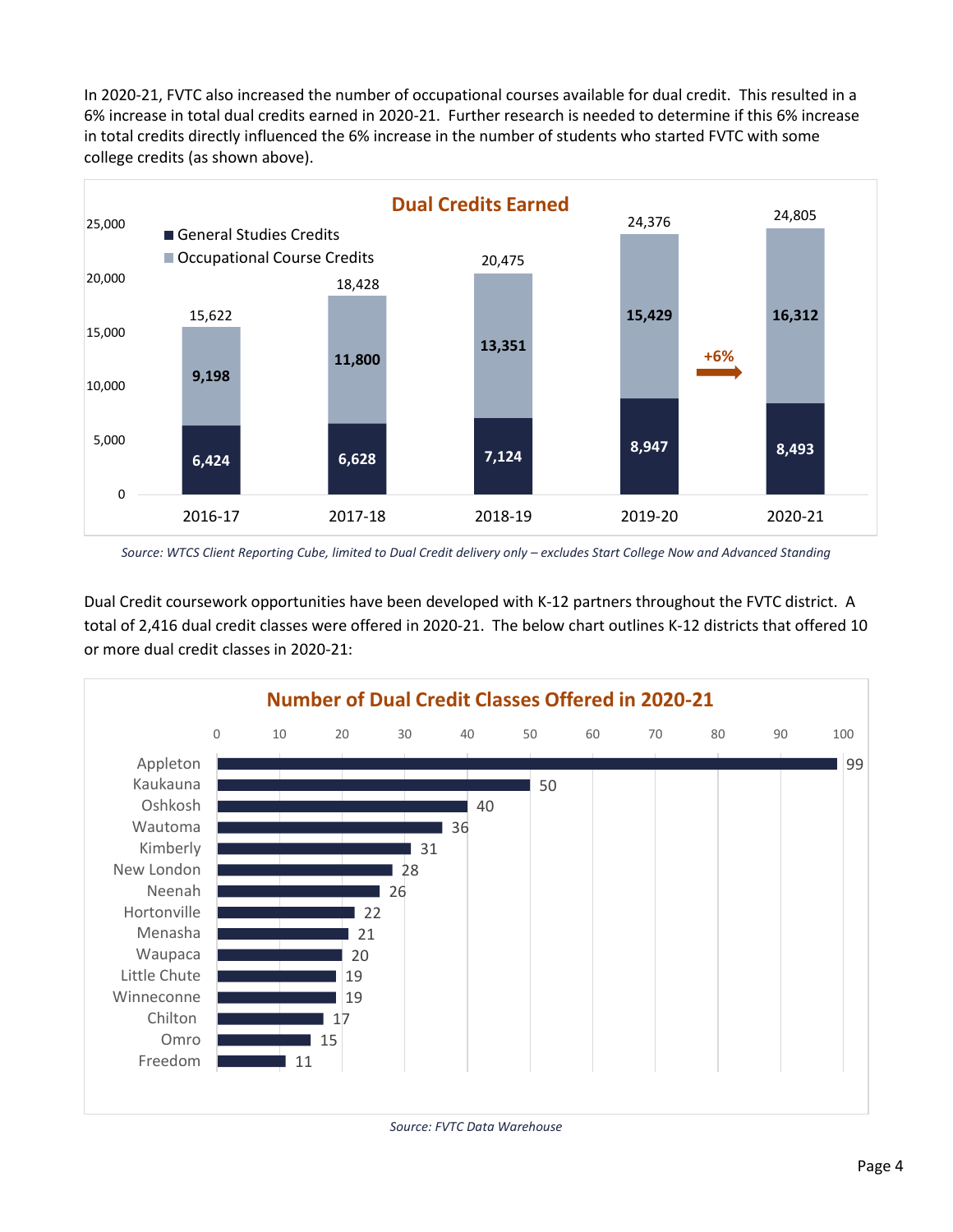#### **Benchmarking Other WTCS Colleges**

One of the ten WTCS outcomes-based funding criteria is focused on dual enrollment performance, and FVTC consistently ranks high for that measure. In 2020-21, Fox Valley Technical College had both the highest dual enrollment headcount and the greatest number of dual enrollment course credits.



*Source: WTCS Client Reporting Cube, includes all types of dual enrollment (Dual Credit, Advanced Standing, Start College Now & others)*



*Source: WTCS Client Reporting Cube, includes all types of dual enrollment (Dual Credit, Advanced Standing, Start College Now & others)*

*\*The dual enrollment course credit calculation for the WTCS is slightly higher than the FVTC dual credit calculation on page 4 due to the inclusion of advanced standing and Start College Now offerings.*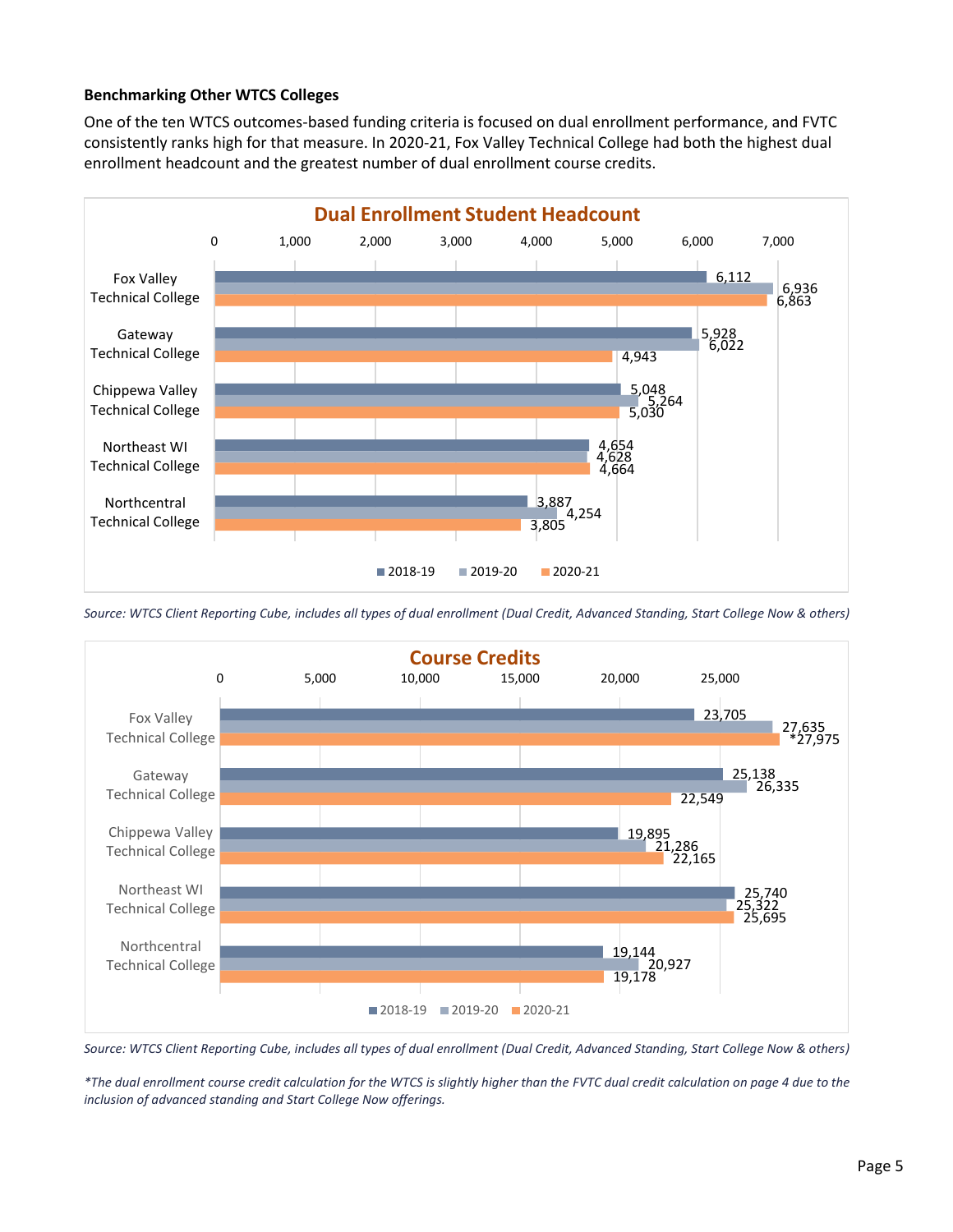### **Four-Year Colleges/Universities**

FVTC has built partnerships with more than 30 different four-year schools that offer associate degree students and graduates an opportunity to transfer credits to bachelor's degree programs. These partnerships also include statewide agreements through the WTCS. FVTC develops articulation agreements with four-year colleges and universities based on program accessibility to students, student interest, faculty interest, and potential for significant credit transfer. All four-year partners are regionally accredited through the Higher Learning Commission.

Four-year schools where FVTC graduates and certificate completers most commonly transfer:

| 4-Year Institutions                     | <b>FVTC Student Transfers</b><br>2018-19 - 2020-21 |
|-----------------------------------------|----------------------------------------------------|
| University of Wisconsin - Oshkosh       | 548                                                |
| University of Wisconsin - Green Bay     | 236                                                |
| Lakeland University                     | 91                                                 |
| University of Wisconsin - Milwaukee     | 79                                                 |
| University of Wisconsin - Madison       | 75                                                 |
| University of Wisconsin - Stevens Point | 66                                                 |
| University of Wisconsin - La Crosse     | 48                                                 |
| University of Wisconsin - Stout         | 47                                                 |
| University of Wisconsin - Eau Claire    | 45                                                 |

*Source: National Student Clearinghouse*

In addition to transferring out credits, FVTC also accepts incoming transfer credits from many two-year and fouryear institutions. In 2019-20, FVTC enrolled 375 students with transfer credits from UW-Oshkosh and UW-Oshkosh Fox Cities Campus.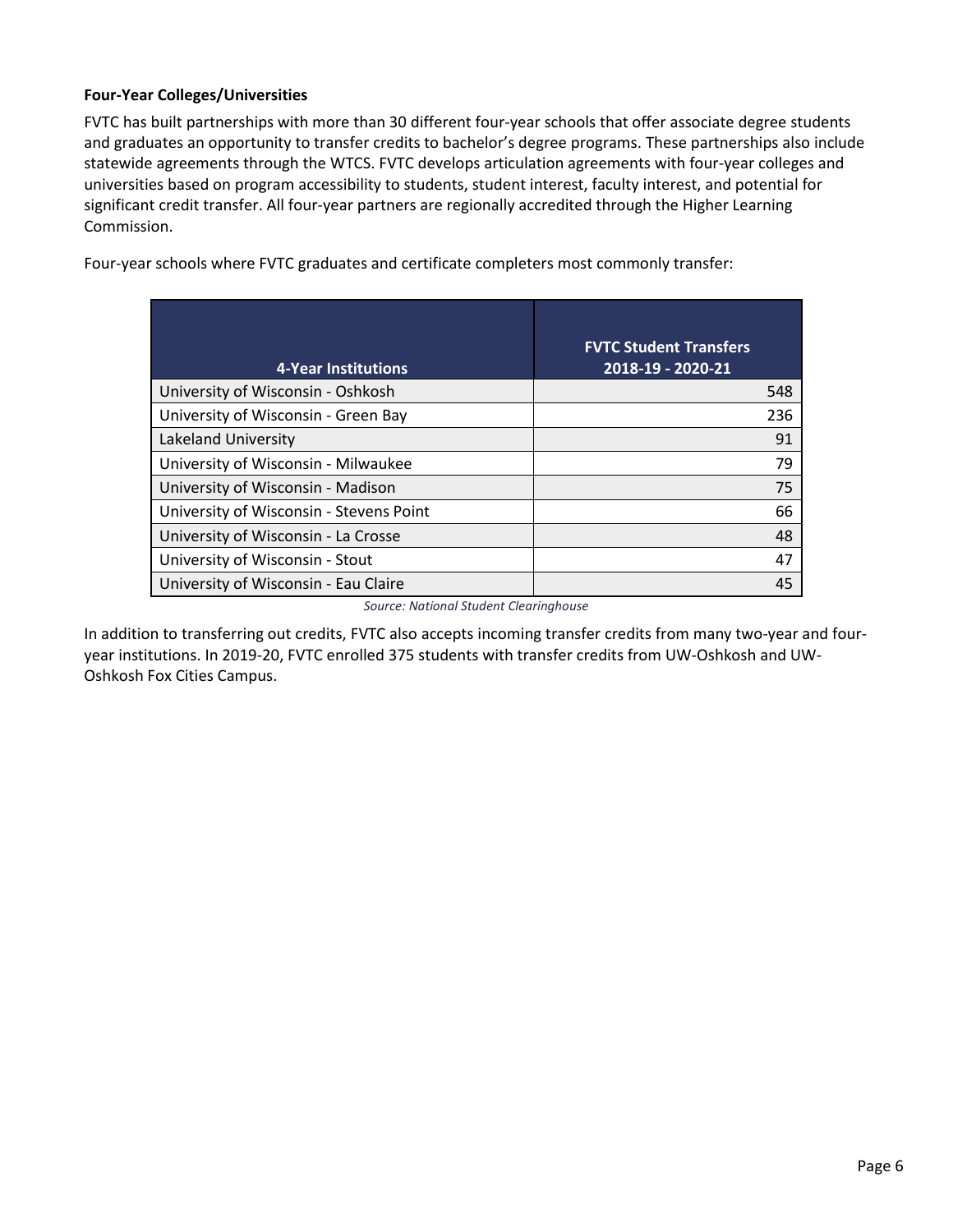## **At What Cost**

#### **Institutional Cost**

Investment in Dual Credit programming has increased every year for the past three years. The College works with our district high schools to create cost/revenue neutral contracts in which the district funds the instruction with certified Dual Credit instructors and the College provides curriculum and oversight in an amount equal to the districts' instructional costs. As can be seen in the chart below, the College's investment in this purpose has grown in proportion to the growth in Dual Credit enrollment across our district. While these amounts do not represent an exact accounting of staffing costs, they do serve as a proxy for the level of investment that the College and our high school partners make in this purpose.



#### *Source: FVTC Financial Services*

#### **Cost to Students and Families**

The completion of dual credit courses also provided a significant cost savings to high school students and their families. On average, dual credit students earn 4 college credits while in high school. In 2020-21, the cost of FVTC tuition was \$155.90 per credit. Each high school student that completed 4 college credits through dual credit offerings would recognize a total tuition savings of \$623.60 if they enrolled in a program at FVTC. In 2020- 21, dual credit students earned a total of 24,805 college credits in 2020-21, resulting in a total potential tuition savings of \$3,867,100 for students and families.

#### **Challenges and Opportunities**

As we look to the future of our collaborations with our K-12 and baccalaureate degree granting partners, the strategic challenges and opportunities include:

- Policy and Regulatory: *Challenge:* The College's accreditation agency (the Higher Learning Commission) is increasingly stringent with setting conditions for awarding dual credit to high school students. The increased scrutiny and compliance requirements placed on high school instructors make finding HLC qualified instructors more difficult. *Opportunity:* FVTC instructors have been increasingly called upon to provide direct instruction to high school students and there may be opportunity to increase this practice in the future.
- Partnerships: *Challenge:* Tight labor markets have caused a renewed increase in direct recruitment of high school students to work by our employer partners. *Opportunity:* There are opportunities for the College to partner with our K-12 partners to deliver complete workforce ready credentials and certifications to high school students so that they leave high school with a diploma and FVTC workforce credential through academies or other focused efforts.